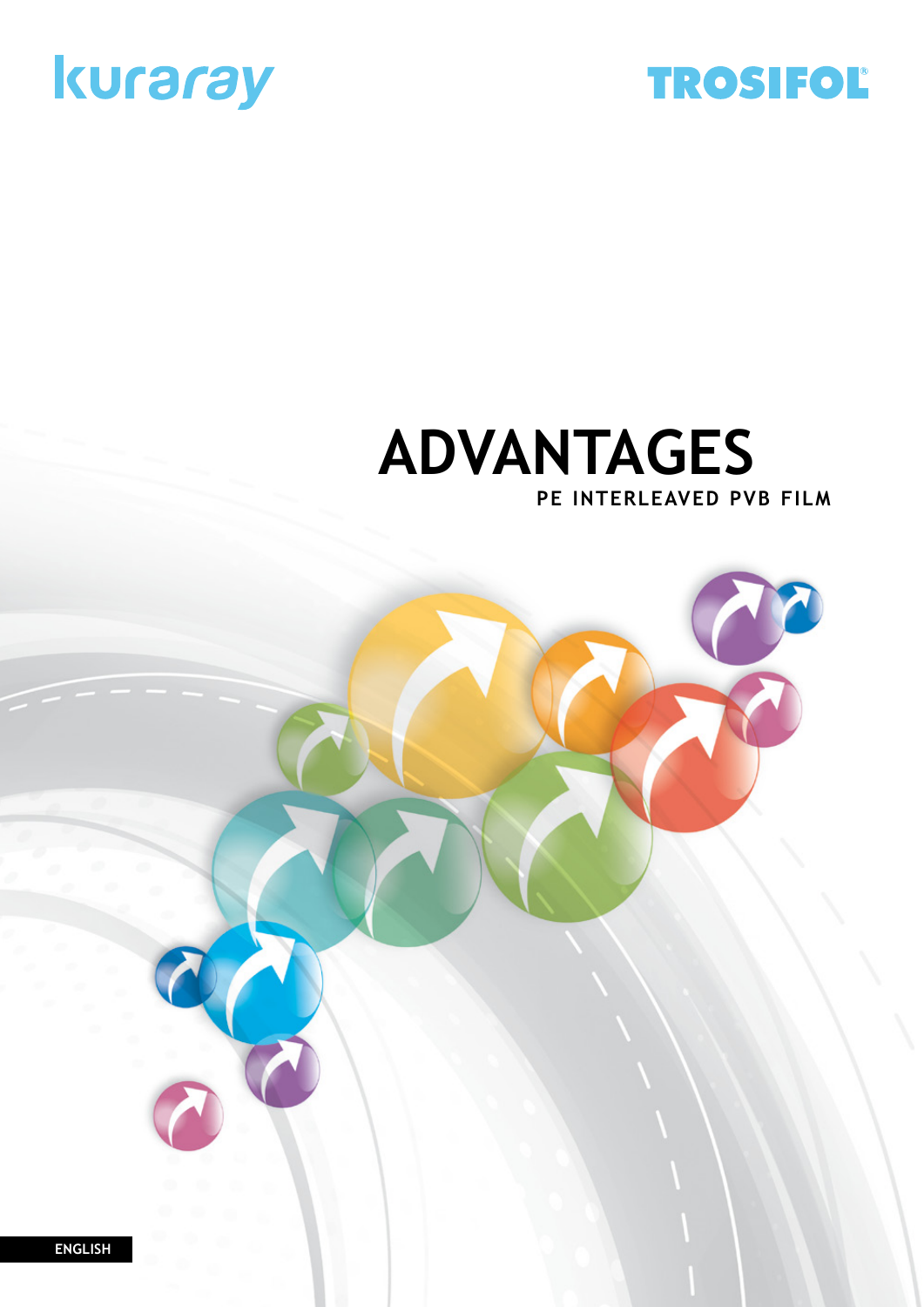## **advantages of TROSIFOL® PE INTERLEAVED PVB FILM**





Standard PVB must be kept cold to prevent it from sticking to itself or blocking, but TROSIFOL®'s PE (polyethylene) interleaved PVB film prevents this from happening. Since it does not require refrigeration, shipping consumes less fuel, which generates fewer greenhouse gases, letting you promote a greener company image.

> **> Come forth into the light of things. Let nature be your teacher. <**

William Wordsworth, british poet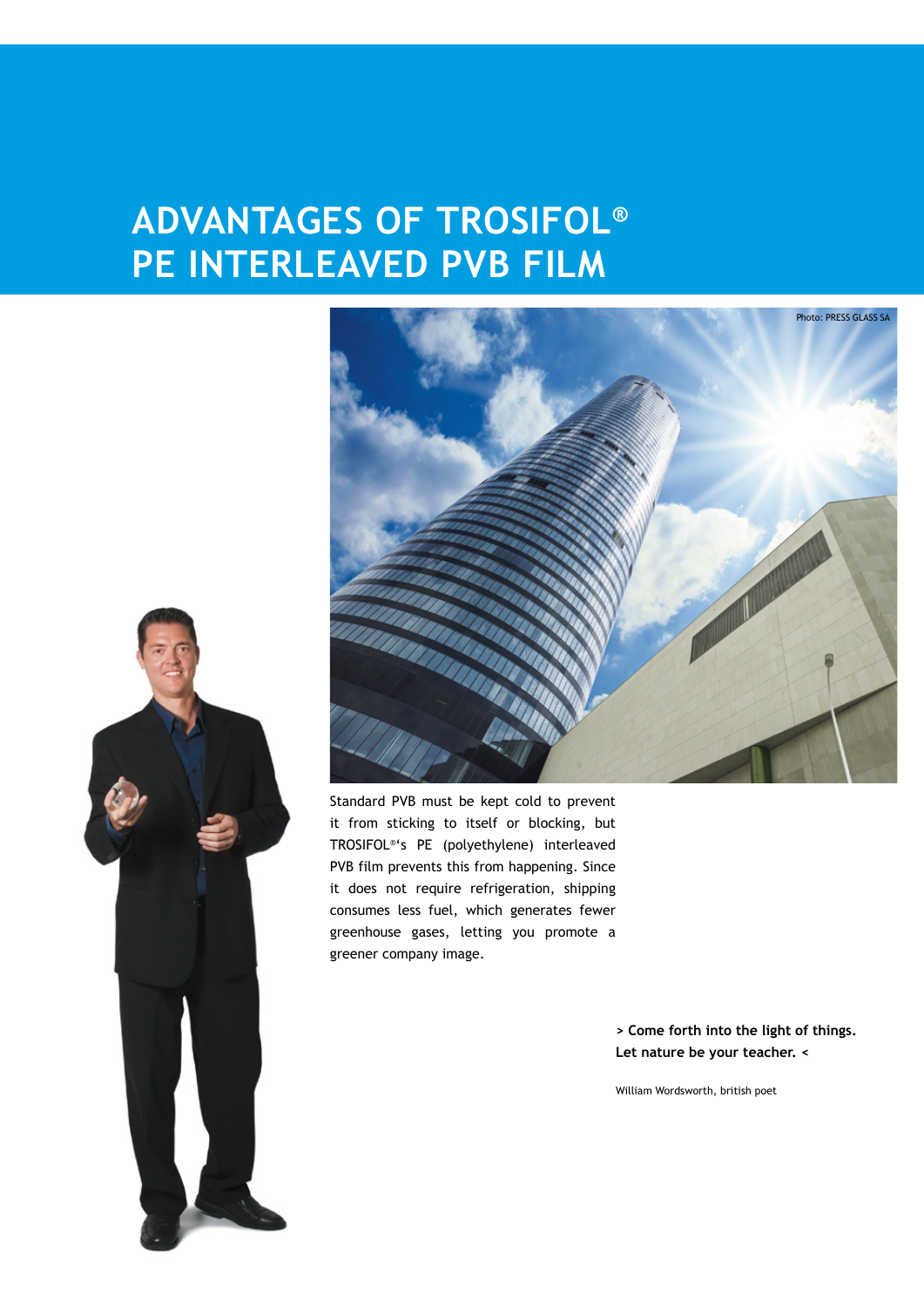

Interleaved PVB can be stored under TROSIFOL® recommended standard, dry warehouse or manufacturing conditions. Eliminating cold room storage results in a significant reduction of investment and operating costs.

#### **Having no cold room means:**

- **No energy consumption for cooling**
- Lower maintenance costs on cooling systems
- <sup>n</sup> **No risk of damaged PVB during a cooling chain disruption**
- **No need for extra emergency backup generators**

### **Since the PE layer prevents the PVB from blocking:**

- <sup>n</sup> **The whole roll can be used, even the last few feet or meters, saving money and PVB.**
- <sup>n</sup> **The PVB unrolls easier, which reduces PVB shrinkage caused by stretching the film.**
- <sup>n</sup> **Reduced laminated glass waste due to PVB shrinkage.**
- The PE can be recycled, further reducing the **amount of solid waste going to the landfill.**